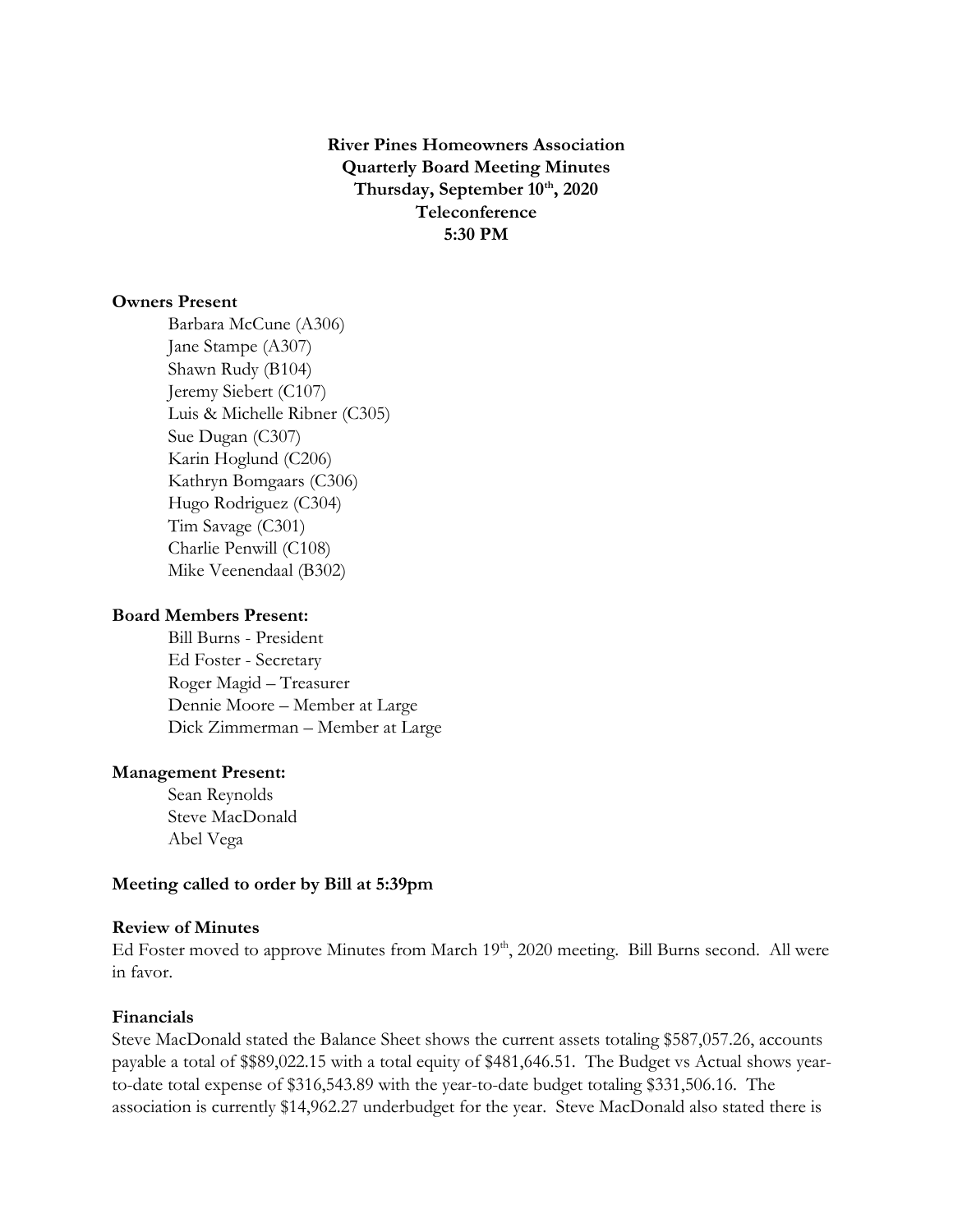\$2,734.00 owed for delinquent owners over 60-90 days period. Abel Vega stated all past due owners should be caught up after the upcoming quarter billing statement is received by owners.

# **Maintenance**

#### **Balcony Reconstruction Repair Update & Cost Summary**

Sean Reynolds stated the balcony repair project is 95% completed. In the agreement with Alpine Building & Development, if there were any project savings they would be split with the Alpine Builders. The was a total savings of \$60,000 for phase 1 which Alpine Building & Development received 40%. Engineering costs were provided in the meeting packet. Two engineers were used which was a part of the contract negotiations. Phase 2 was structured similarly as phase 1. Phase 1 included corner decks which repairs had gone smoothly. Phase 2 was for middle decks and some issues were found that require additional work. The Board also agreed to do minor repairs while crews and scaffolding was onsite. This included repairs to the siding, breezeway railings, and drainage next to A-building. Ed Foster stated breezeway railing repairs were done for \$2,500 and that any costs should be charged out of the Building Maintenance line. Sean Reynolds stated he will be going through each item to ensure they are allocated correctly. Sean Reynolds stated doing this project proactively helped prevent serious repairs in the future.

#### **Satellite Dishes**

Ed Foster gave notice to owners that they may collect and reinstall their satellite dishes. Any unclaimed satellite dishes will be disposed of. An email will be sent to all owners concerning this.

#### **Proposed Assessment Update**

Bill Burns stated that he hoped to lower the special assessment of \$170,000 but this is unlikely due to the additional work that was completed during the balcony repair project. Final numbers will be available shortly as the project nears completion.

## **Old Business**

#### **Remodel/Construction Rules & Community Dumpster Use Restrictions**

Bill Burns stated the new trash contract has allowed the association to save money and misuse of the dumpster causes increase in cost. Construction waste is not permitted in the dumpster. Ed Foster stated extra pickups had to be scheduled due to misuse. This includes not breaking down boxes or bagging trash prior to disposal.

## **New Business**

## **Review of Owner Comments Pertaining to the Harassment Resolution**

Bill Burns stated there was an incident between an owner and the Board, Management Staff, and onsite Contractors. The Board looked to the association's attorney who advised the adoption of a Harassment Policy which would apply to all owners including Board members. This policy ensures everyone is treated fairly and allows the Board to act. Michelle Ribner stated she supports the policy but thinks the wording may be too harsh for what is needed and recommended other options be considered.